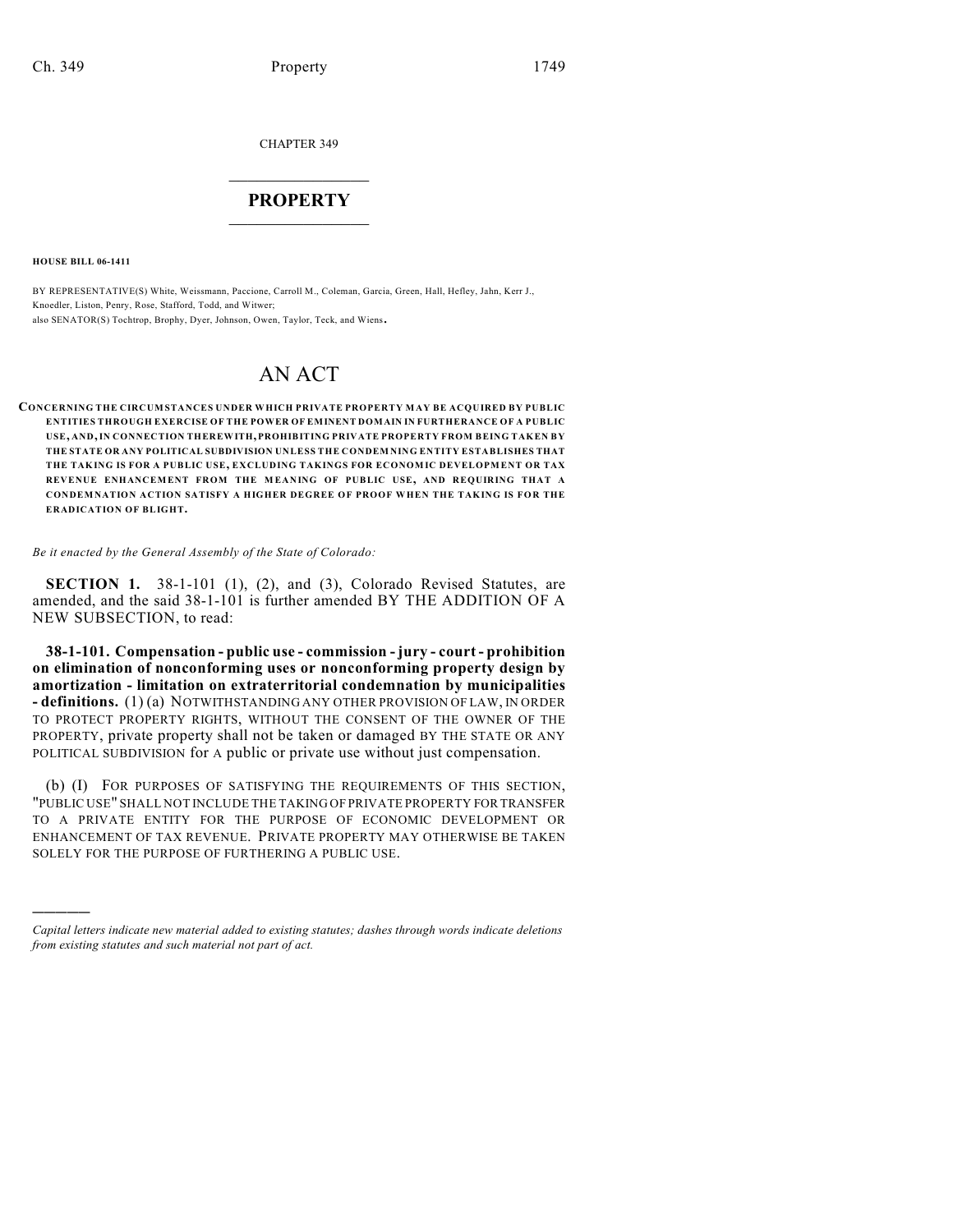### 1750 Property Ch. 349

(II) BY ENACTING SUBPARAGRAPH (I) OF THIS PARAGRAPH (b), THE GENERAL ASSEMBLY DOES NOT INTEND TO CREATE A NEW PROCEDURAL MECHANISM TO BRING ABOUT THE CONDEMNATION OF PRIVATE PROPERTY. BY ENACTING SUBPARAGRAPH (I) OF THIS PARAGRAPH (b), THE GENERAL ASSEMBLY INTENDS TO LIMIT ONLY AS PROVIDED IN SUBPARAGRAPH (I) OF THIS PARAGRAPH (b), AND NOT EXPAND, THE DEFINITION OF "PUBLIC USE".

(c) NOTHING IN THIS SECTION SHALL AFFECT THE RIGHT OF A PRIVATE PARTY TO CONDEMN PROPERTY AS OTHERWISE PROVIDED BY LAW.

(2) (a) In all cases in which compensation is not made by the state in its corporate capacity, such compensation shall be ascertained by a board of commissioners of not less than three disinterested and impartial freeholders pursuant to section 38-1-105 (1) or by a jury when required by the owner of the property as prescribed in section 38-1-106. All questions and issues, except the amount of compensation, shall be determined by the court unless all parties interested in the action stipulate and agree that the compensation may be so ascertained by the court. In the event of such stipulation and agreement, the court shall proceed as provided in this article for the trial of such causes by a board of commissioners or jury.

(b) NOTWITHSTANDING ANY OTHER PROVISION OF LAW, IN ANY CONDEMNATION ACTION, WITHOUT THE CONSENT OF THE OWNER OF THE PROPERTY, THE BURDEN OF PROOF IS ON THE CONDEMNING ENTITY TO DEMONSTRATE, BY A PREPONDERANCE OF THE EVIDENCE, THAT THE TAKING OF PRIVATE PROPERTY IS FOR A PUBLIC USE, UNLESS THE CONDEMNATION ACTION INVOLVES A TAKING FOR THE ERADICATION OF BLIGHT, IN WHICH CASE THE BURDEN OF PROOF IS ON THE CONDEMNING ENTITY TO DEMONSTRATE, BY CLEAR AND CONVINCING EVIDENCE, THAT THE TAKING OF THE PROPERTY IS NECESSARY FOR THE ERADICATION OF BLIGHT.

(3) (a) Notwithstanding any other provision of law to the contrary, a local government shall not enact or enforce an ordinance, resolution, or regulation that requires a nonconforming property use that was lawful at the time of its inception to be terminated or eliminated by amortization.

(b) For purposes of this subsection  $(3)$ , "local government" means a county, city and county, town, or home rule or statutory city.

(5) FOR PURPOSES OF THIS SECTION, UNLESS THE CONTEXT OTHERWISE REQUIRES:

(a) "LOCAL GOVERNMENT" MEANS A COUNTY, CITY AND COUNTY, TOWN, OR HOME RULE OR STATUTORY CITY.

(b) "POLITICAL SUBDIVISION" MEANS A COUNTY; CITY AND COUNTY; CITY; TOWN; SERVICE AUTHORITY; SCHOOL DISTRICT; LOCAL IMPROVEMENT DISTRICT; LAW ENFORCEMENT AUTHORITY; URBAN RENEWAL AUTHORITY; CITY OR COUNTY HOUSING AUTHORITY; WATER, SANITATION, FIRE PROTECTION, METROPOLITAN, IRRIGATION, DRAINAGE, OR OTHER SPECIAL DISTRICT; OR ANY OTHER KIND OF MUNICIPAL, QUASI-MUNICIPAL, OR PUBLIC CORPORATION ORGANIZED PURSUANT TO LAW.

**SECTION 2.** Part 1 of article 25 of title 31, Colorado Revised Statutes, is